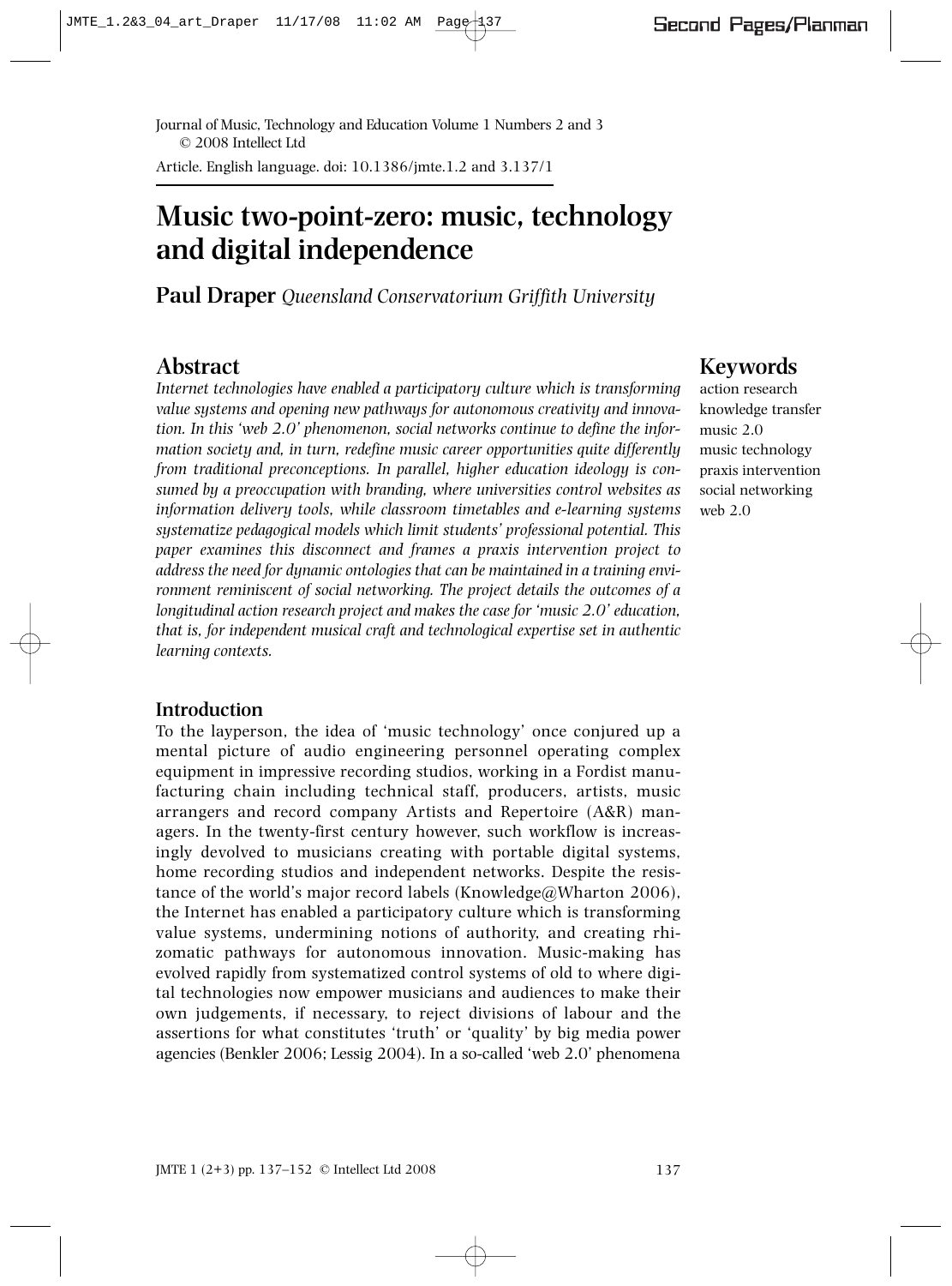## (O'Reilly 2005) young people continue to redefine the information society**:**

a new paradigm in which users are co-producer of services: of content (blog, wiki, Flickr), of taste/emotion (Amazon, de.li.cious), of goods (eBay), of contacts (MySpace), of relevance (Google pagerank), of reputation/feedback (eBay, TripAdvisor), of storage/server capacity (Peer-2-Peer), of connectivity (wifi sharing, mesh networks) or of intelligence (business web2.0).

(Reding 2006: para. 6)

Artists interact both directly and virally in what Thomas Friedman (2005) calls 'The Flat World', while attending to a new economics of attention (Lanham 2006) to launch and support independent careers. This includes composing, recording, filming, direct merchandizing, concert tour promotions and engaging with fan bases and other communities of practice via resources such as wikis, blogs, podcasting services and digital music download stores. Music technology is recast as 'music 2.0'.

## **The research location**

This project was set in a music technology department delivering a range of undergraduate and postgraduate degree specializations within an Australian university-based conservatorium of music. From its inception in 1983, the department featured a strong sense of community, to some degree propelled by practical product outcomes and a vocational focus. Being technologically oriented, the cohort was an early adopter of what has come to be known as 'blended learning' (Bersin 2004), that is, a pedagogically crafted amalgam of ICT and faceto-face studio teaching.

Since the turn of the century, however, higher education ideology has been increasingly consumed by 'massification'. This includes a preoccupation with branding, where universities controlled websites as marketing and information delivery tools, while classroom timetables and e-learning systems aimed to systematize, scale and distribute pedagogical models which, in effect, compartmentalized students' educational opportunities, both on-line and off (Draper 2007). This has not proven to be a good fit with conservatoria traditions of collaboration, project-based learning, studio-based teaching and 'thinking through making' (Fitzgerald 2007). In the music technology department in question, concerned academic discussion and subsequent student programme evaluations revealed that increasingly:

- Knowledge transfer was poor across classes or degree year levels
- students remained separated into persistent cliques of smaller groups
- networking was viewed as unimportant
- there was a disconnect with the changing nature of career pathways.

Although the romanticized 1970s-styled, star-driven model of the record company, the artist and the multi-million dollar recording studio is no longer widespread, the classroom revealed that many students maintained outdated conceptions of just what professional musicians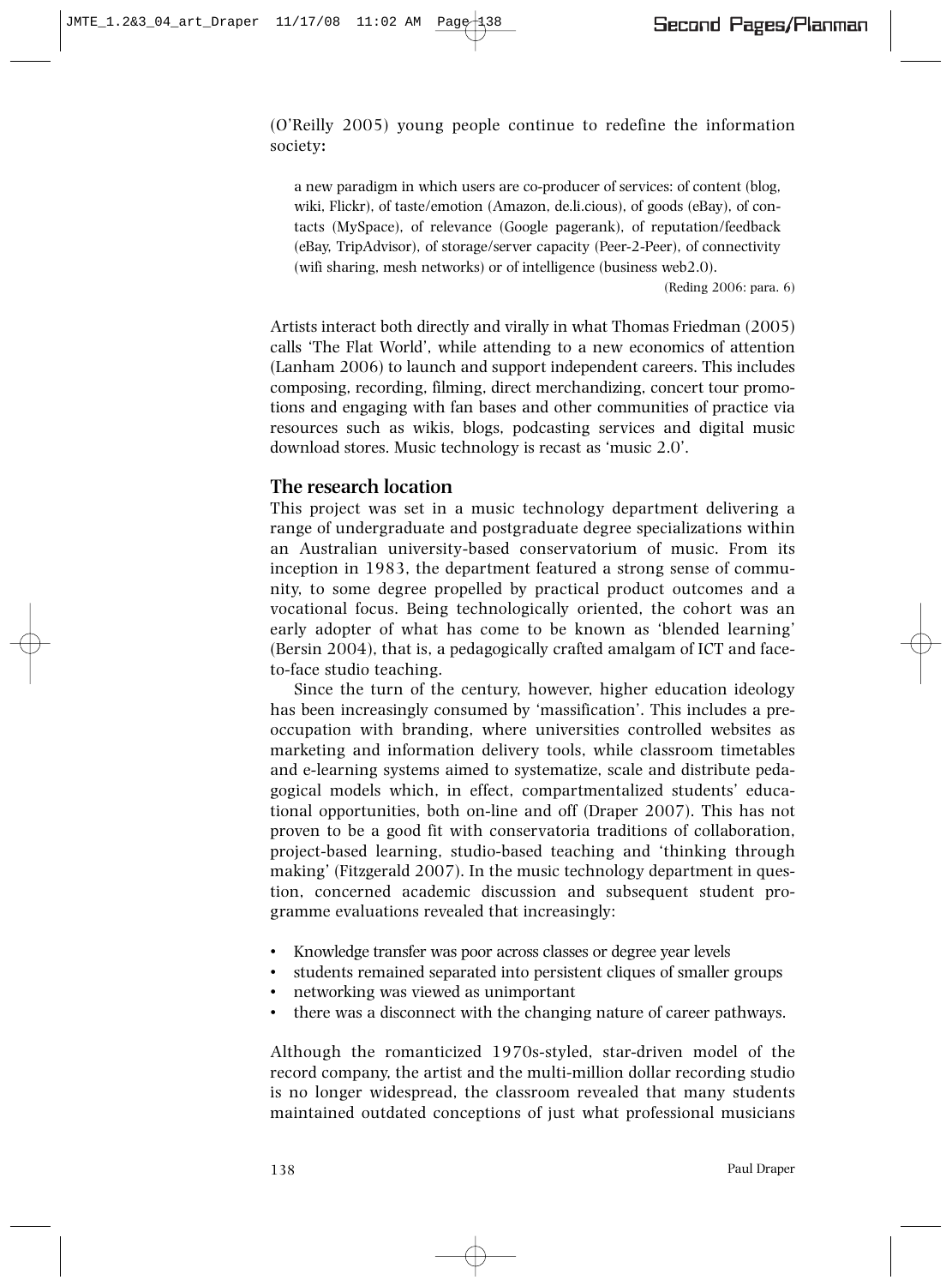did and how they made a living. Inexperience, together with the folklore of the trade magazines and mass-media hyperbole tended to assure this (Lessig 2004). Older or time-poor faculty staff and administrators often remained decades out of touch with contemporary, perhaps puzzling new viral practices as elaborated in a recent US MacArthur Foundation report:

our schools are still focused on generating autonomous learners; to seek information from others is still classified as cheating. Yet, in our adult lives, we are depending more and more on others to provide information we cannot process ourselves. Our workplaces have become more collaborative; our political process has become more decentered…our schools are not teaching what it means to live and work in such knowledge communities, but popular culture may be doing so.

(Jenkins *et al*. 2007: 129)

A 'long tail' environment (Anderson 2006) has been enabled where hierarchies are flattened and value is created less within vertical silos and more through horizontal collaboration. This allows for niche music, eclectic tastes, new audiences and a breakdown of former cultural, territorial or stylistic barriers. Disintermediation removes the middleman (Wikipedia 2007a) so that the role of producers and consumers blurs and merges across networks of so-called 'prosumers' (Toffler 1980). In his book *The Wisdom of Crowds*, James Surowiecki (2004) explores this further: the idea that large groups of people are smarter than an elite few, no matter how brilliant – better at solving problems, fostering innovation, coming to wise decisions, even predicting the future. Or as philosopher Pierre Lévy puts it in his concept of collective intelligence:

Rather than distribute a message to recipients who are outside the process of creation and invited to give meaning to a work of art belatedly, the artist now attempts to construct an environment, a system of communication and production, a collective event that implies its recipients, transforms interpreters into actors, enables interpretation to enter the loop with collective action.

(Lévy 1999: 123)

#### **Aims of the study: maintaining authentic ontologies**

This project aimed to incorporate such Web 2.0 characteristics into the ways in which a music technology department intervened in response to contemporary challenges for pedagogy, learning environments and graduate opportunities. It did so by approaching this from an ontological perspective to consider social networking as a tool to embed and stimulate department-wide dynamic knowledge transfer within learning processes and creative projects, as suggested in the work-integrated learning literature:

current research and development concentrates more on what we can do as soon we have ontologies – rather than having a closer look at the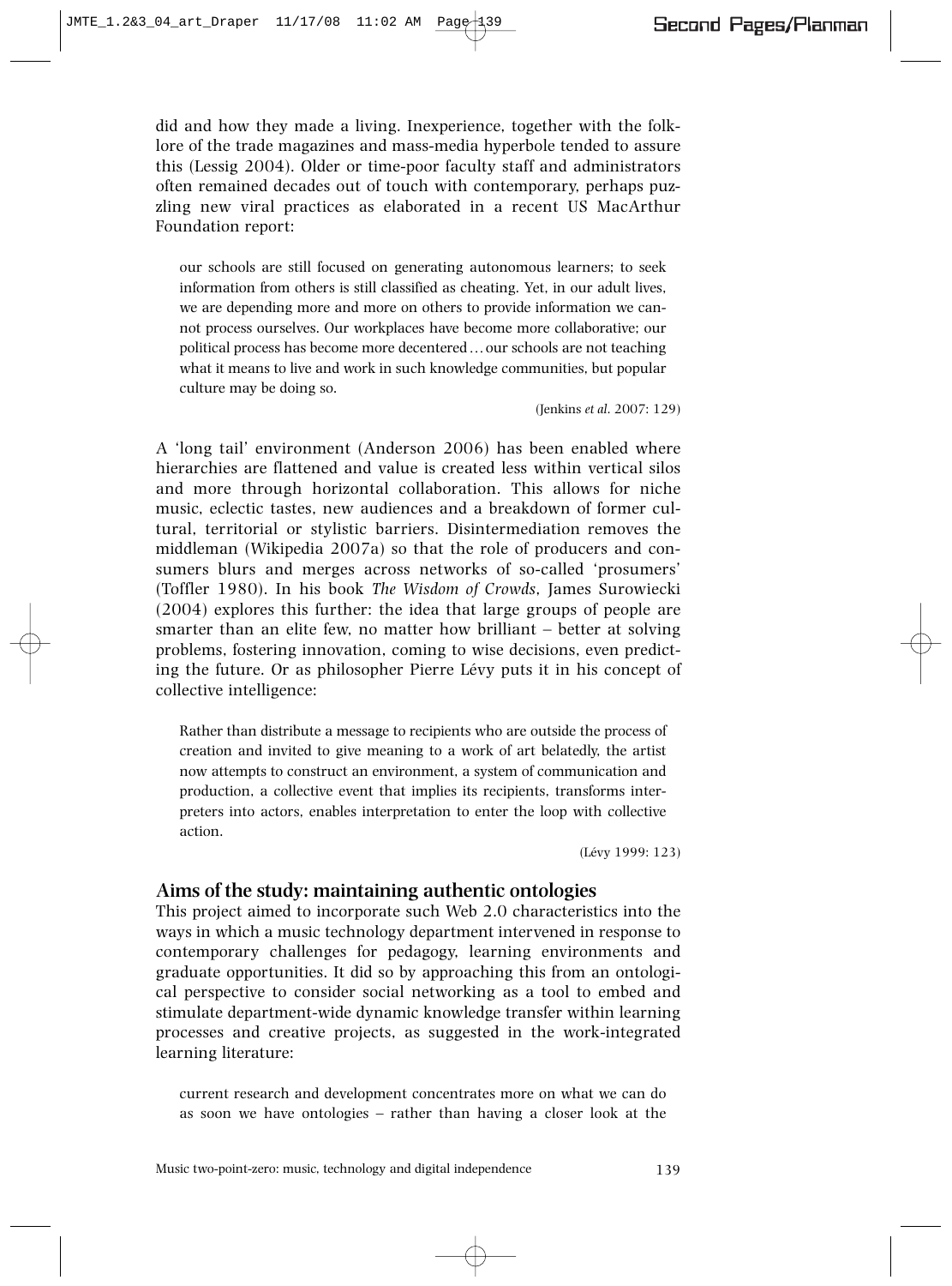processes of creating and especially maintaining such domain-specific ontologies…users are almost constantly constructing and negotiating shared meaning in collaboration with others by augmenting and evolving a community vocabulary. The main challenge is then how to leverage this implicit and informal ontology building for explicit formal models needed for semantic approaches.

(Braun *et al.* 2007: 1)

Rather than begin with the application of technological solutions to learning problems applied from the 'top down', this project worked from the 'inside out', that is, from an intention to reclaim a natural participatory ecology as might be appropriate to the aforementioned music 2.0 proposition.

#### **Methodology: praxis intervention through action research**

The term 'praxis' denotes the interaction between theory and application that keeps both vivid, relevant and truthful (Wilson 1994). Given the concerns raised above regarding the changed contexts for such interaction, this paper approaches the research as a praxis intervention project (Wikipedia 2007b) through a series of action research cycles (Kemmis and McTaggart  $1988$ ) – to plan, act, observe, review – in a reflective process of progressive problem-solving, led by individuals working as part of a community of practice, in order to improve the way it addresses issues of authenticity where music education is caught amid the triple-pincer pressures of

- 1. The demands of conformity in systematized classroom, timetabling and e-learning systems
- 2. Outmoded preconceptions of professional music practice
- 3. An imperative for authentic literacies, ontologies and twenty-firstcentury praxis.

The research design presents a longitudinal study which examines the outcomes of interrelated projects, all of which have been the subject of both traditional and non-traditional publication outcomes over time (that is, scholarly papers, websites and multimedia products). The study has been arranged sequentially as three action cycles, each of which summarizes discrete themes, approaches and findings but, with the additional benefit of hindsight and historical perspective, maps the community's evolving practice across the period 2002–2007. Common methodological details are as follows.

### *Demographics*

The project focused on the department's flagship offering, the Bachelor of Music Technology, a three-year degree with a fourth-year honours option. While the programme once attracted a wide range of age groups and backgrounds, since 2000 the cohort has almost exclusively comprised school leavers and younger students in the 17–21 age group. In the same period, female enrolments had increased and stabilized at approximately one quarter of all students in a population of 65 at any given time. Each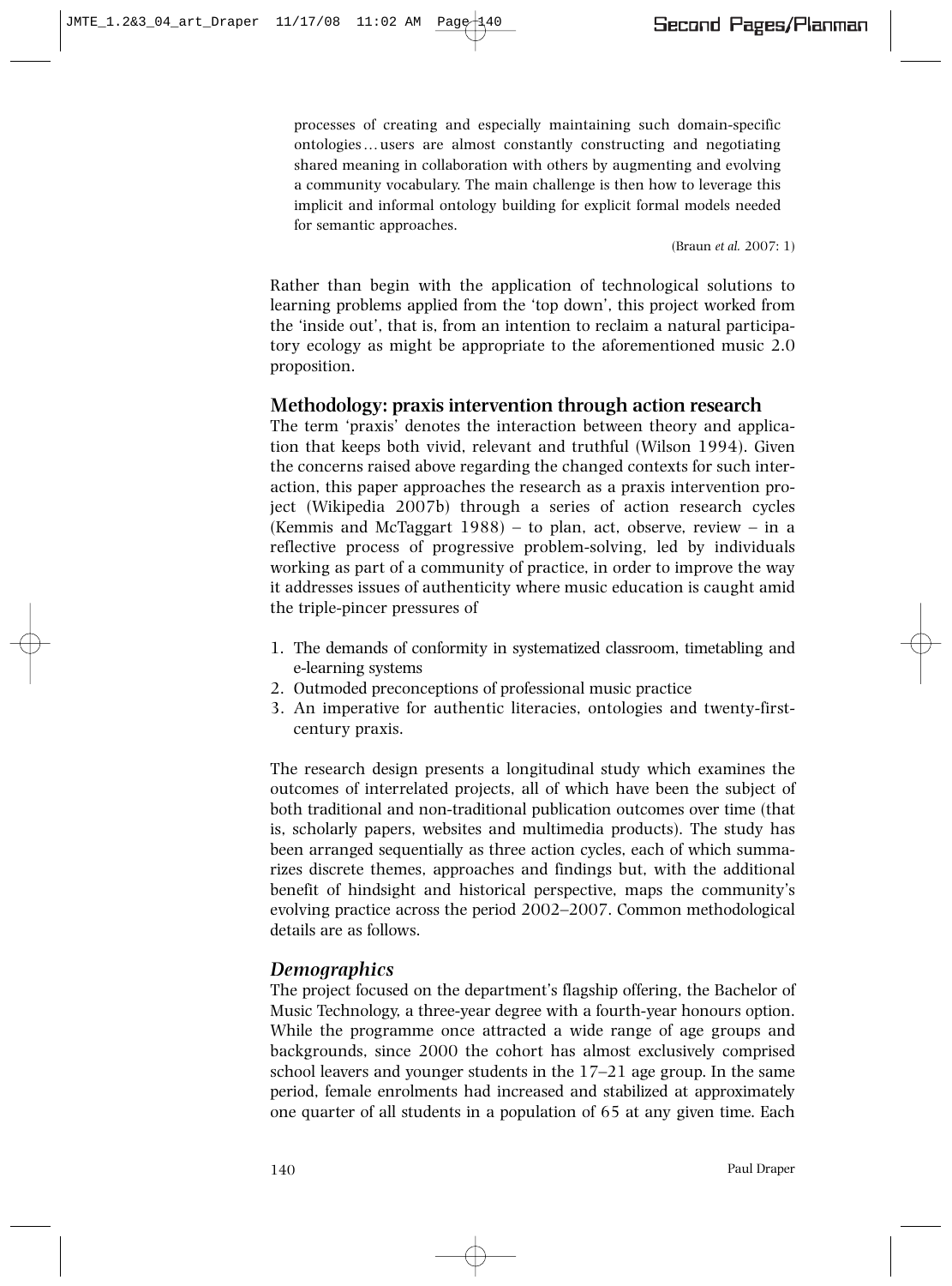year graduated and enrolled around twenty places, thus this study captured aspects of the activities of some 165 students over a six-year period. In terms of professional input, the project drew upon the collaboration of two music technology academics, six casual teaching staff and a range of external colleagues in education and industry, all of whom have contributed to various outputs as cited in each of the action cycles.

## *Research instruments*

The most common data-collection instrument used throughout has been the university's course evaluation questionnaire, electronically administered to all students at the end of each semester via the online Blackboard system. This picked up common quality-related themes but might have been under-utilized by students if left only to self-administration. Therefore, in addition, staff convened end-of-semester debriefs which enlivened aspects of the survey process and facilitated workshop discussion on topics closely related to a specific concern. For example, in each action cycle it was an increasingly natural activity for students and teachers to critique initiatives such as the online discussion board, work placements, podcasting or team-based creative projects.

Such sessions were surveyed, noted, recorded or, in some, cases video-taped. Ethics were managed in an open fashion where students agreed that the data could be used for the purposes of teaching, learning and research and especially in terms of continually improving their environment. In cases where a student's intellectual property might have been used outside this framework, Creative Commons licences provided clarification and assurance regarding the integrity of the attribution for their work. Regular academic meetings were held to review datasets, the quality and intent of course assessment items, to discuss perspectives, problem-solve, and come to common understandings of what the feedback and the on-the-ground interactions might have indicated. Typically, around 75 per cent of all students actively participated in both the data collection and the subsequent critique of analyses and/or outcomes, including new resources, systems and publications.

#### *Application*

The first action cycle was primarily concerned with setting the pedagogical framework, the resources and local culture from which the following cycles emerged. This drew upon earlier research into problem-based learning (Draper 1999), discovery learning (Bruner, 1959; Shulman and Keislar 1966) and experiential learning (Kolb 1984), resulting in the creation of project-based assessment activities, team assignments, inter-year student fora and other informal networks or online resources. Data collection, analyses and publications were drawn from student surveys and workshops.

The second cycle investigated student industry placements and the development of professional skills in new contexts, often quite different from student (and staff) preconceptions. Placements were implemented with the full support, insurance and legal framework of the university and were managed by academic and industry supervision teams. The data collection and analysis here widened beyond student surveys to include the assessment activities themselves: students presented ongoing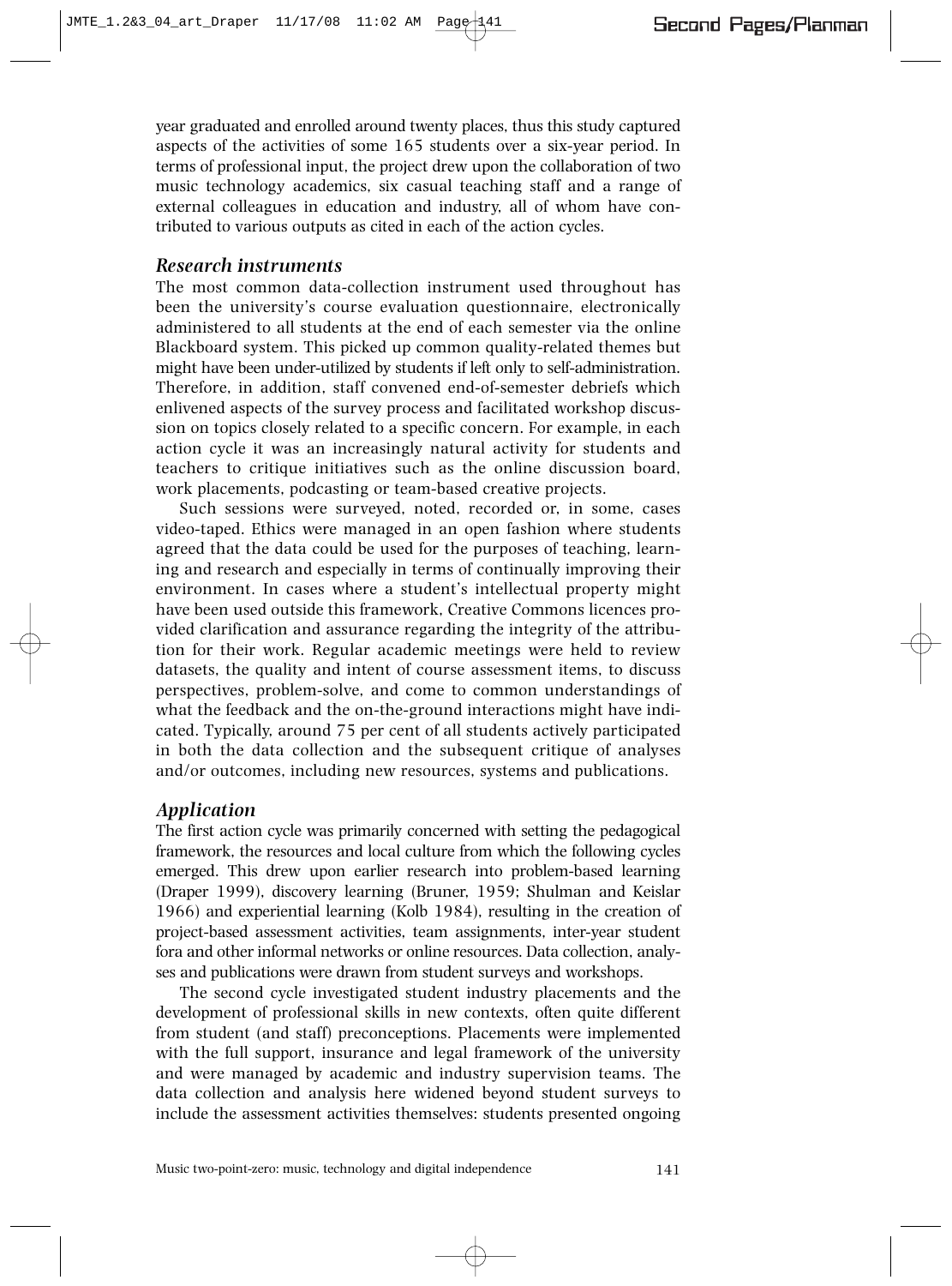workshops and reporting to their peers, teaching staff and industry employers. Results were discussed broadly across the entire cohort and employers had extensive opportunity to provide input via interviews, presentations to the student body and other university networking events.

The third cycle examined the step of disseminating original work and assessment items via the Internet and public performance. This phase acknowledged the evaluation mechanisms developed earlier, but also incorporated national/international interactions, Web 2.0 metrics and virtual collaboration. Students began to deliver their own self-reviews and analyses of material, became more proactive in suggesting novel ways of approaching artistic and academic development, and the research interrogation began to focus on data from specific case studies.

In sum, the task here is now to present a coherent summary of the findings over time, to elaborate on notable aspects of the interventions, and to posit a future trajectory for the research.

### **Action cycle 1: redefining the learning ecology (from 2002)**

When e-learning (Blackboard) was introduced in 2000, this worked as a simple delivery device for teacher-authored content but was weak in supporting a cohort-wide community of practice. Segregated by subject and year level, artistic communication and collaboration became difficult while assessment policy for creative works was systematized and criteria driven (increasingly, managed by casual staff). Yet, in 'thinking through making', music is typically social and highly interactive, with contributors sharing ideas, techniques and performances to make a whole. Therefore a number of approaches evolved to reclaim the curriculum and its pedagogy, as shown in Table 1.

### *Synopsis 1*

Peer review and assessment was undertaken both in class settings and through cohort-wide discussion groups and teams: students presented their thinking to others, who provided feedback and questions, discussed variants and in general, learned about the meta-contexts in which their work resided. A semiotics of the discipline developed and exemplars of excellence were acknowledged and rewarded not only through course grades, but also through informal networks. Overall, students were encouraged to be responsible to their peers, aiding the need 'not for more professional knowledge from external sources, but for greater self examination skills and higher levels of self awareness to appreciate the skills they already have' (Grainger 2001: 2).

Local research (Carey *et al.* 2006; Draper 2005) indicated that such mechanisms continued to improve and enhance the intended learning aims, overall engagement and creative outcomes for these students. However, while the context for on-campus collaboration became more refined, the concept of 'the workplace' remained elusive. Students and staff tended to cling to the 'star-driven' model, while the university sought inappropriate metrics around graduate destination surveys and corporate employer profiles – for freelance creatives, this often made little sense, thus prompting another action cycle accordingly.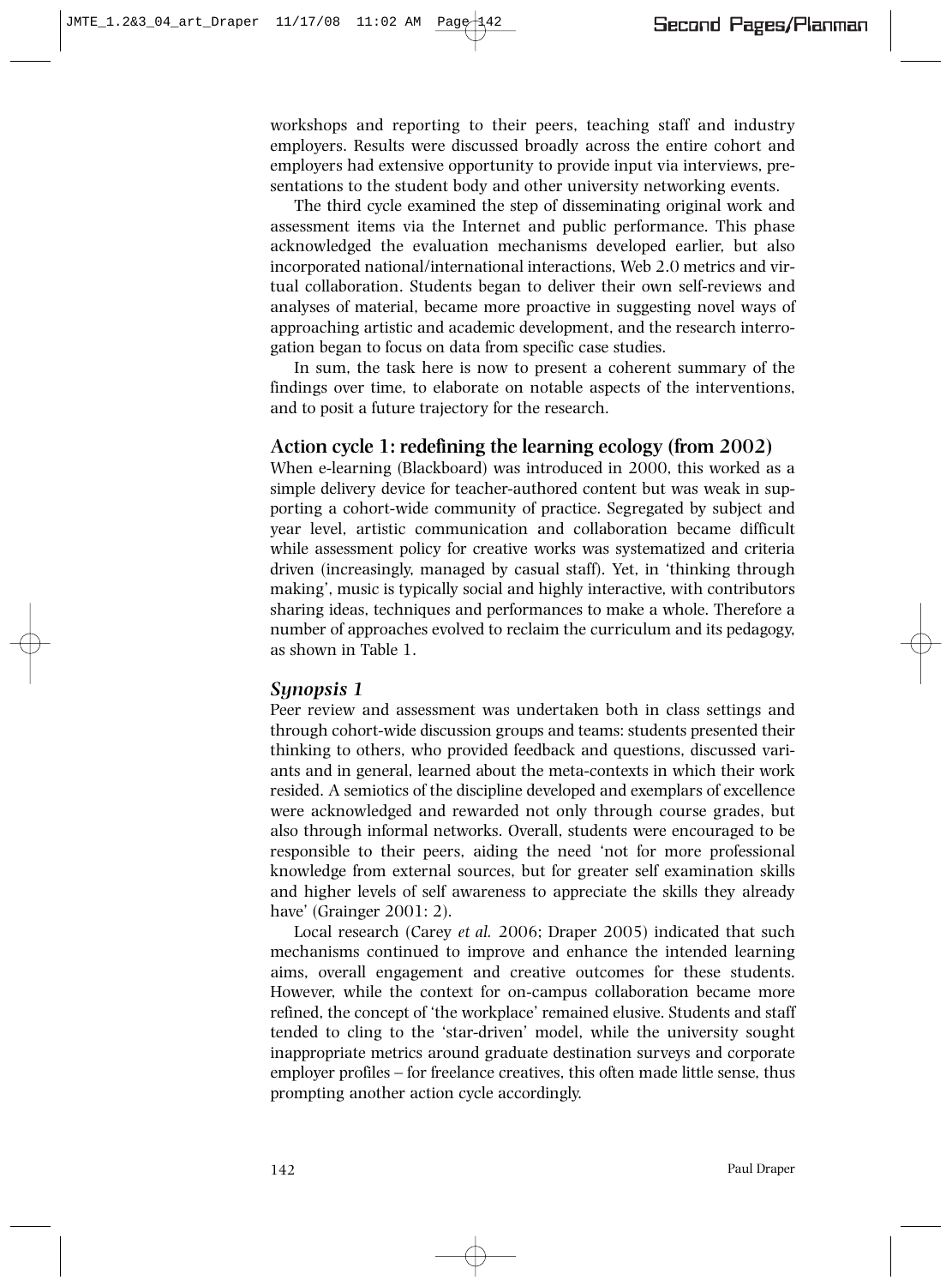| <b>Activity</b>                            | Approach                                                                                                                                                                                                                                                                                                                                                                                                         | <b>Resources</b>                                                                                                                                                   |
|--------------------------------------------|------------------------------------------------------------------------------------------------------------------------------------------------------------------------------------------------------------------------------------------------------------------------------------------------------------------------------------------------------------------------------------------------------------------|--------------------------------------------------------------------------------------------------------------------------------------------------------------------|
| Problem-<br>based<br>Learning<br>(PBL)     | In studio courses, assessment included responding<br>to a range of 'problems' such as the production of<br>concert recordings, popular music and jazz albums<br>and original music/sound for film. Projects were<br>led by the creative brief; theory and technique was<br>unpacked in supporting courses where students<br>drew upon the examples of more advanced peers<br>in cross-year, team-based projects. | Student gallery and media<br>archives available at<br>www29.griffith.edu.au/<br>mutech/eportfolio_archives                                                         |
| Music<br>Technology<br>Forum (MTF)         | A face-to-face, weekly meeting to facilitate interac-<br>tions between students and staff, where problem<br>solving outcomes were reviewed. Forum also served<br>to feature alumni workshops and student work<br>placement reports.                                                                                                                                                                              | MTF: cohort-wide staff and<br>student workshops using<br>smart lecture theatre.<br>including wireless access,<br>OHP, 5.1 sound.                                   |
| Resource<br><b>Booking</b><br>System (RBS) | Students self-managed their access to institutional<br>resources, including recording studios, mobile<br>equipment and sound-reinforcement systems. They<br>worked from time-based quotas and learned to<br>interact with technical staff and the institution<br>just as professionals would be expected to.                                                                                                     | RBS: available at<br>www29.griffith.edu.au/rbs<br>(requires LDAP authentica-<br>tion). Based on open source<br>MRBS mrbs.sourceforge.net.                          |
| MuTech<br><b>Discussion</b><br>Board (MDB) | A moderated, web-based discussion board drove key<br>themes and aided in promoting exemplars of student<br>achievements, cross-faculty project calls and job<br>opportunities. This resource retained the member-<br>ship and input of alumni, other university schools<br>and industry partners.                                                                                                                | MDB: a moderated forum for<br>students, staff and alumni.<br>Available at: www29.<br>griffith.edu.au/discussions.<br>Based on open source phpbb2<br>www.phpbb.com. |

*Table 1: Knowledge transfer across the music technology learning ecology.*

# **Action cycle 2: reconceptualizing work-integrated learning (from 2005)**

Work-integrated Learning (WIL) became increasingly popular in the Australian higher education sector (Flinders University 2006), aiming to provide a structured method of combining education with practical work experience by providing academic credit for career work under the supervision of teachers and industry partners. However, WIL suffered from 'boomer' preconceptions, where notions of the shop floor, apprenticeship and professional progression were embedded into the thinking. In new creative industries and online environments, these ideas increasingly lacked meaning when there was no longer a physical factory to work in, nor a management command structure to negotiate with.

As evidenced by Forum and Discussion Board exchanges, the range of work opportunities for audio specialists had increased exponentially to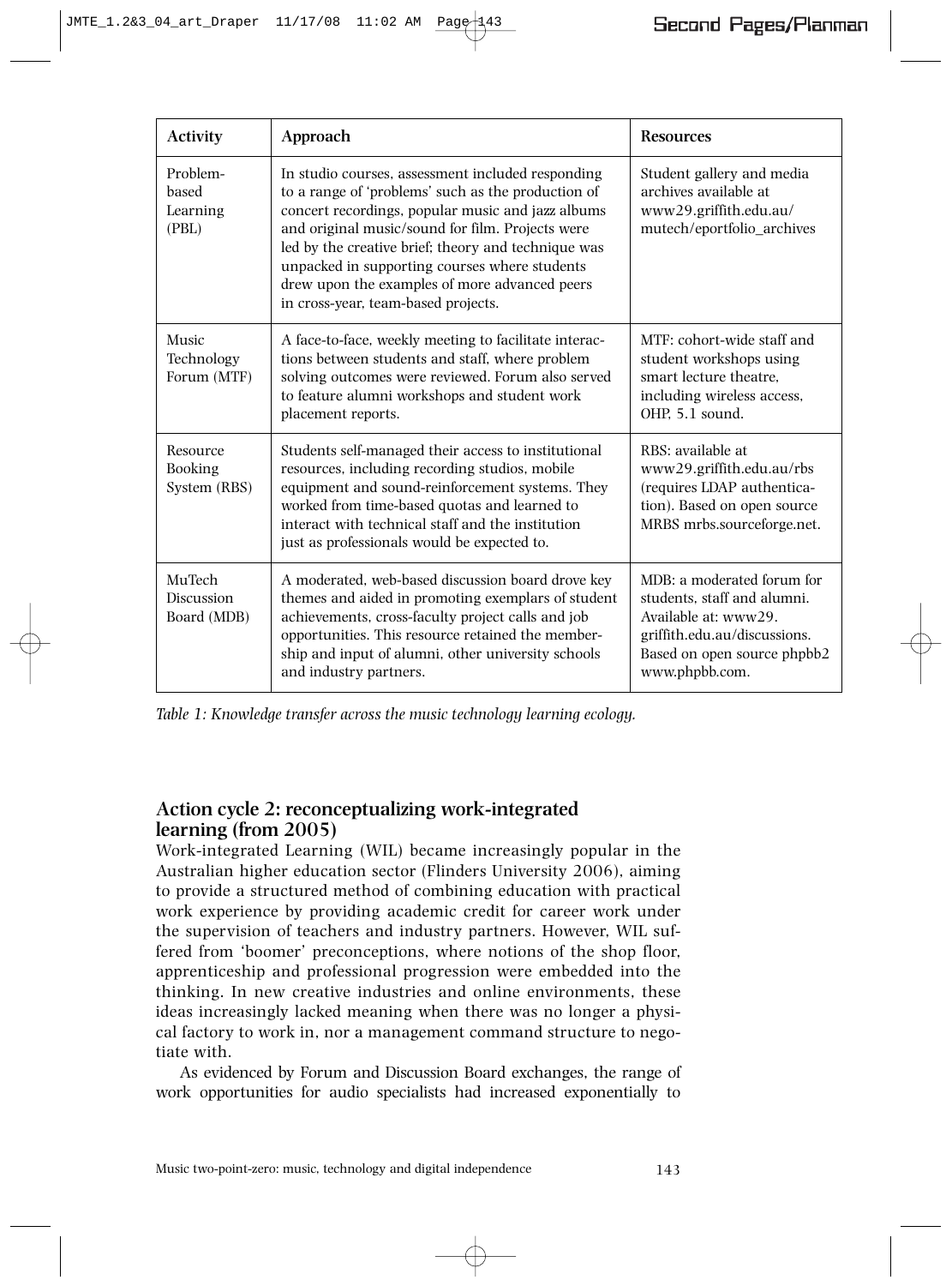include radio, film, ICT, education, forensics, arts management and other creative clusters (Hartley 2005). It was also revealed that graduates did not necessarily identify with these workplaces and often experienced integration difficulties in their first few years out. Despite excellent learning ecology interactions with staff, alumni and industry, it was apparent that students required *in situ* work experiences before they graduated; while still universityresident, students with work experience might then also be able to feed back their experiences to peers. Led by a small start-up grant, music technology's first WIL offering was subsequently devised – the Music Technology Industry Affiliates Program (MTIAP) was launched in 2005 as a singlesemester, 13-week placement for final year undergraduates, who took on a range of jobs with schools, television broadcasters, live sound agencies and independent music production houses.

## *Synopsis 2*

A subsequent study (Draper and Hitchcock 2006) highlighted the following key findings:

- Students provided positive feedback about their growth in self-confidence, and workplace appreciation for what they had to offer as highly trained, creative people.
- There was widespread realization that being a professional was less about applying set skills in known situations, but more about the application of abilities in unknown situations.
- Students said they enjoyed 'real world' pressures which focused their abilities to put knowledge into action (puzzling to academics, who found such apparently desirable pressure difficult to replicate in the classroom – students continued to cram and leave projects to the last minute).
- Many workplace supervisors initially underestimated the specialist skill level and creativity of students, and later indicated positive changes, upgrades in practice and genuine knowledge transfer that often occurred in the workplace as a result of student input.

On the negative side, industry was repeatedly highly critical about the lack of inclusion of context-related abilities within arts programmes in general. Employers and alumni commented that universities separated business development classes from craft studies – students could technically 'do the job' (craft) but had no idea of meaning in relation to a 'big picture' (context), that is, the curriculum represented neither the 'real world' of law and business, nor the common-sense world of the creative artist (Draper *et al.* 2006). This included matters relating to workflow, collaborative roles, deliverables and intellectual property  $(IP)$  – for example, under music copyright law, unless otherwise agreed, the ownership of sound recordings resides with all of the creators: sound producers, composers and performers. Some industry partners called for better, small-business-like subcontracting arrangements, including virtual workflow, team collaboration and timeframe flexibility. It was subsequently proposed that music technology review its resources to explore the embedding of professional interaction in craft production, using the Internet as a common vehicle to span developments thus far.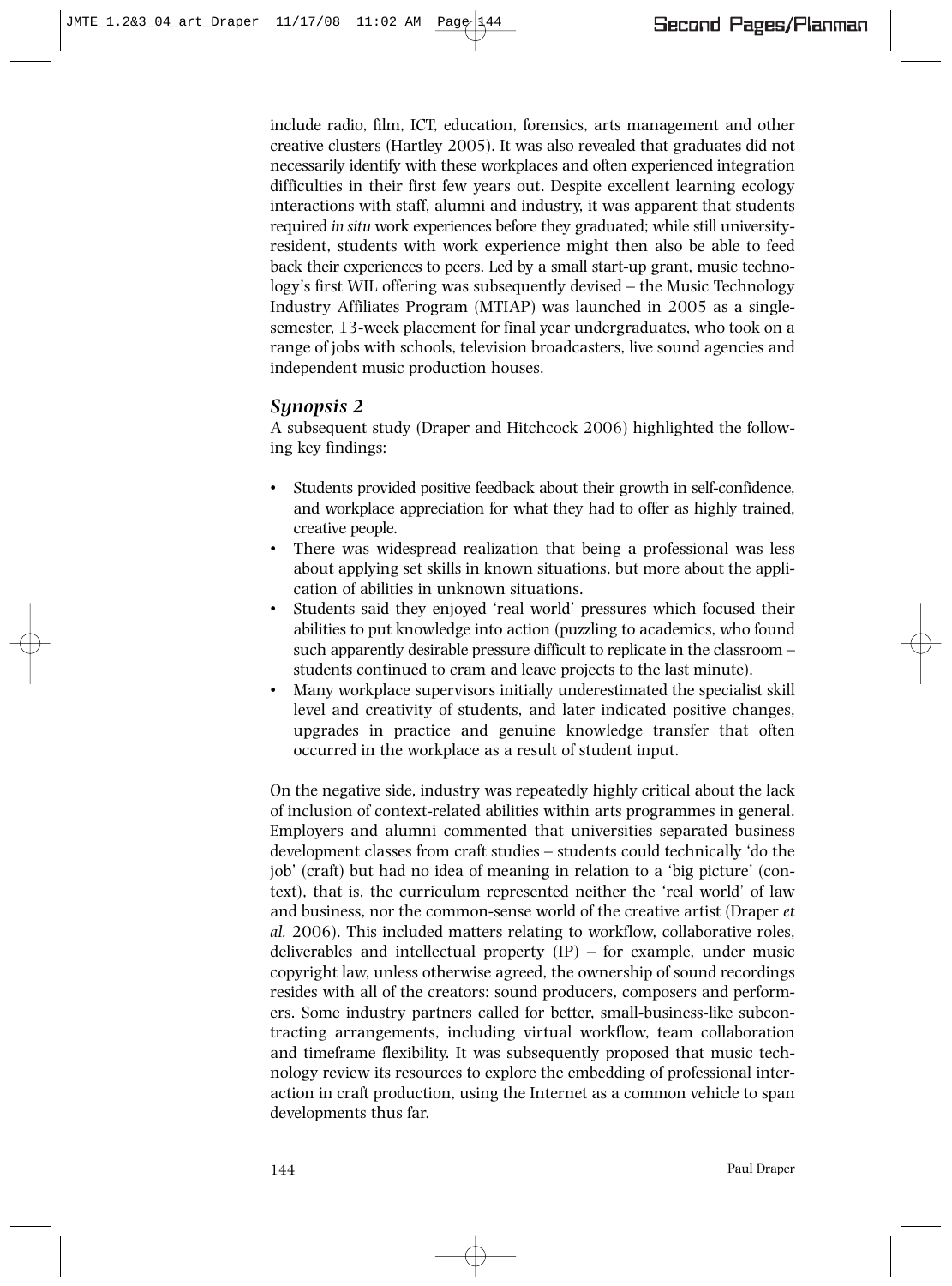## **Action cycle 3: open publishing project (from 2006)**

Given the preceding discussion, a number of considerations therefore came into play:

- 1. Music technology infrastructure included two Apple computer servers (Xserves) and some 40 workstations across recording studios, laboratories and mobile units. These facilities were interconnected with the conservatorium's concert halls, which regularly delivered student and staff concerts to paying audiences. If the conservatorium could effectively run as a professional arts organization and place student learning in the public domain, perhaps the technology might be used more deliberately in this local creative industry to develop and promote new WIL modes?
- 2. In an effort to provide a greater range of literacy opportunities, students were offered the option to develop podcasts as reflective reviews and analyses of the creative works in question.
- 3. IMERSD (Intermedia, Music Education and Research Design) (2004) is a 5.1 surround sound and multimedia production studio which was quarantined outside of the traditional learning and teaching framework and commissioned to target key development projects, undertake research and provide a trickle-down to the mainstream. It was proposed that the unit could also provide work placement and/or research assistant roles for music technology and research higher degree students, where they assisted staff and visiting artists in this professional setting.
- 4. Because IP and the idea of 'contracts' was one of the most oft-cited areas of confusion, this was also a target for development. Just as WIL employers had suggested (Draper and Hitchcock 2006), to date, the curriculum had responded only through music industry lecture-based electives. Given the recent establishment of the Creative Commons Australia project (CCau 2006), this was seen as one way to develop practical insights into ownership, attribution and related negotiations.

A pilot Creative Commons project was held across an intensive project week in May 2006, where a handbook of materials was devised (Draper 2006) and published to discuss, teach and embed basic IP understanding within practical final-year undergraduate music-making projects: in this case, through original musical compositions, live concert performances, studio recordings, and subsequent streaming and podcasting. Workshops were prepared and delivered by music technology and jazz department staff, with the assistance of a leading Australian digital IP attorney. The process used a CCau Attribution-NonCommercial-NoDerivatives License where IP was positioned as a licensing agreement – from the students to the university. The two Apple Xserves were redeveloped for dedicated functions as follows below. From the outset, Google Analytics (2006) was used to gather web metrics for later evaluation.

One Xserve operated as a dedicated web server to host the Radio IMERSD (2006) content management system, modelled on an e-journal approach by inviting original digital contributions from academic staff, students and visitors. Submissions were peer reviewed and used CCau licenses, together with media format guidelines. Publications were disseminated on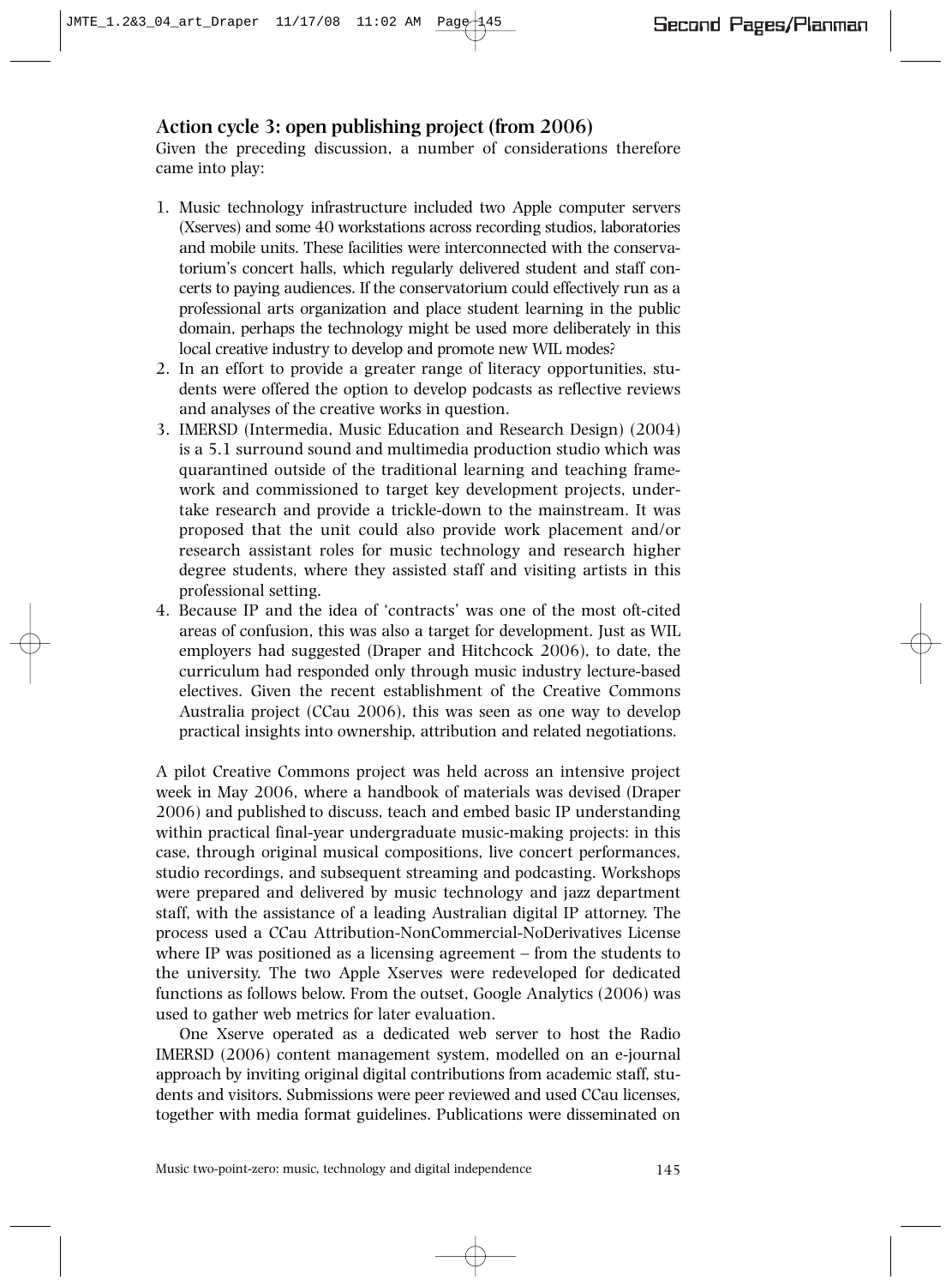the Internet as on-demand audio, podcasts and vidcasts using iTunes 'oneclick subscribe'.

A second Xserve provided the media-streaming 'back end' and also hosted copyright-protected materials for distribution on the university intranet via a NetRadio (2006) feature. Until 2006, commercial recordings could not be legally duplicated or distributed for the purposes of teaching and research. The recent signing of the AVCC-Music Societies agreement by Griffith University (2006) allowed this, albeit given substantial licensing fees and IP-restricted streaming only. To highlight the copyright complexities enforced herein: Radio IMERSD provided conservatorium cohorts with intranet playlists of *original sound productions*, of *original staff and student concert performances*, and of only those *approved compositions* controlled by Australian collection societies APRA/AMCOS (2006).

#### *Synopsis 3*

At the time of writing, the content is significant: hundreds of performances are now disseminated on Radio IMERSD for review and reflection by the conservatorium's staff and student body. Open Internet publications include categories for original music in concert performances, public lectures by visiting scholars, recording studio productions, student portfolios and self-reflective reviews located under e-learning. After a six-month trial, at December 2006 Radio IMERSD was ranked 14 in education podcasting on the Australian iTunes Store (2006).

Initial research (Draper 2007) indicated promising engagement and an overall strengthening of an established community of practice. CCau licensing unpacked new meaning for students and staff in recognizing their rights and those of others, in understanding more about the often multiple-owner nature of the music business and in preparing such discussion as an integral part of the creative process. As public broadcasts, student creations often invoked greater professionalism, innovation and personal independence. For example, a final-year undergraduate undertook parallel classes that he argued as being usefully connected: one required the development of a written research paper, the other, the production of original sound production portfolio. The connecting theme he proposed was 'What is a Music Technologist?', expressing some frustration in how his industry and art form were poorly understood. Along with the paper, he realized an engaging sound-production concept through a nonspecialist, enhanced podcast series (Wyeth, 2006).

Further enquiry (Draper and Hitchcock, forthcoming) extracted additional insights into students' attitudes to their use of the web in the curriculum. Common themes are summarized in Table 2.

It was revealed that more than three-quarters of surveyed students maintained a MySpace account and/or external website for the purposes of self-promotion and creative opportunities. However, there was apparently poor connection (resistance even) between the personal context for their art or 'fun' and the university setting for learning, assessment and degree-progression rules; while some of this activity notionally sought small-business-styled outcomes, this was unsupported by relevant technical or practical application, where limited success came by chance or personal connections rather than by any informed approach per se.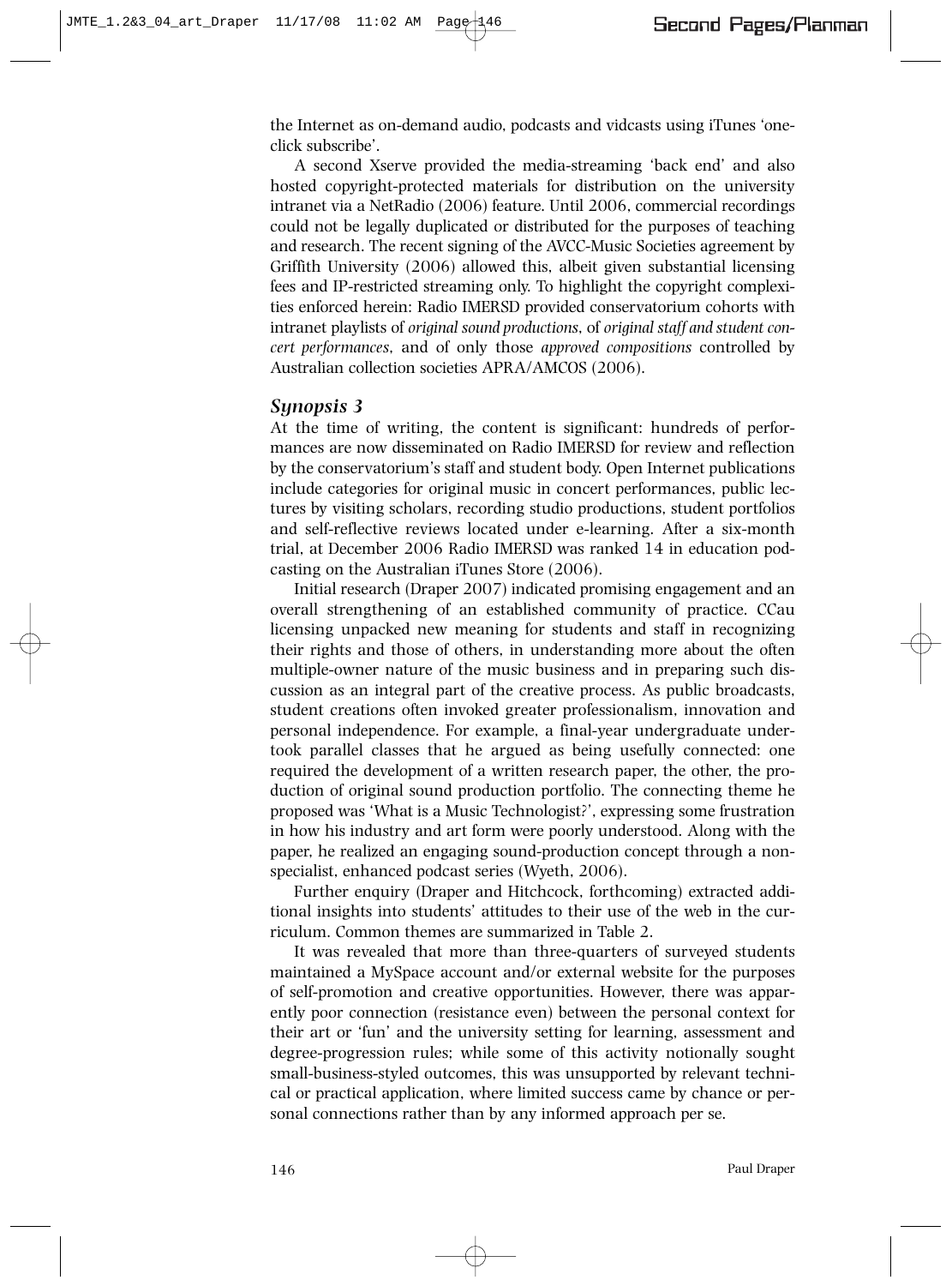| Question                                                          | <b>Positives</b>                                                     | <b>Negatives</b>                                             |
|-------------------------------------------------------------------|----------------------------------------------------------------------|--------------------------------------------------------------|
| Has use of the web<br>changed as a result<br>of this project?     | Awareness of web as workspace.                                       | Didn't effect any change as they<br>already knew what to do. |
|                                                                   | Observing others' work had changed<br>their own work.                | Did not know that Radio IMERSD<br>existed.                   |
|                                                                   | Exemplars and context stimulated<br>personal research into the area. | The web is for fun, not work.                                |
|                                                                   | Realization that it could help employ-<br>ment prospects.            |                                                              |
| Impact on profes-<br>sional standards and<br>personal development | A greater sense of involvement and<br>ownership of learning.         | Did not know that Radio IMERSD<br>existed.                   |
|                                                                   | Understanding of context and applica-<br>tion of technology.         |                                                              |
|                                                                   | Helped understand future expectations<br>and directions.             | No 'self-change', wait for 'teaching'.                       |
|                                                                   | Raised the standard of work.                                         |                                                              |
| Impact on learning<br>and the learning<br>community               | A greater sense of involvement in<br>teamwork to produce content.    | Irrelevant activity for students.                            |
|                                                                   | Sharing and promoting new ideas.                                     | Didn't know about the project.                               |
|                                                                   | Produced a sense of competition.                                     | No one told me.                                              |
|                                                                   | Pride and ownership for those whose<br>had their work posted.        | No 'self-change', wait for 'teaching'.                       |
| Has the prospect of                                               | Greater aesthetic awareness.                                         | My work is always high quality.                              |
| external publication<br>altered approaches<br>to assessment?      | More attention to emulating quality of<br>others' work.              |                                                              |
|                                                                   | More effort was applied.                                             | The web is for fun, not work.                                |
|                                                                   | Better detail in presentation.                                       | Didn't know about the project.                               |

*Table 2: Survey results of 45 music technology undergraduates (M = 34, F = 11).*

# **Summary comments: the hidden curriculum**

The most significant impacts have been in the areas of the local learning community and in terms of assessment, logically so, because much foundation work has been undertaken here in past years (see Action cycle 1), and where students actively passed such ecological understanding on to each new year of student intake. The areas lacking in uptake were those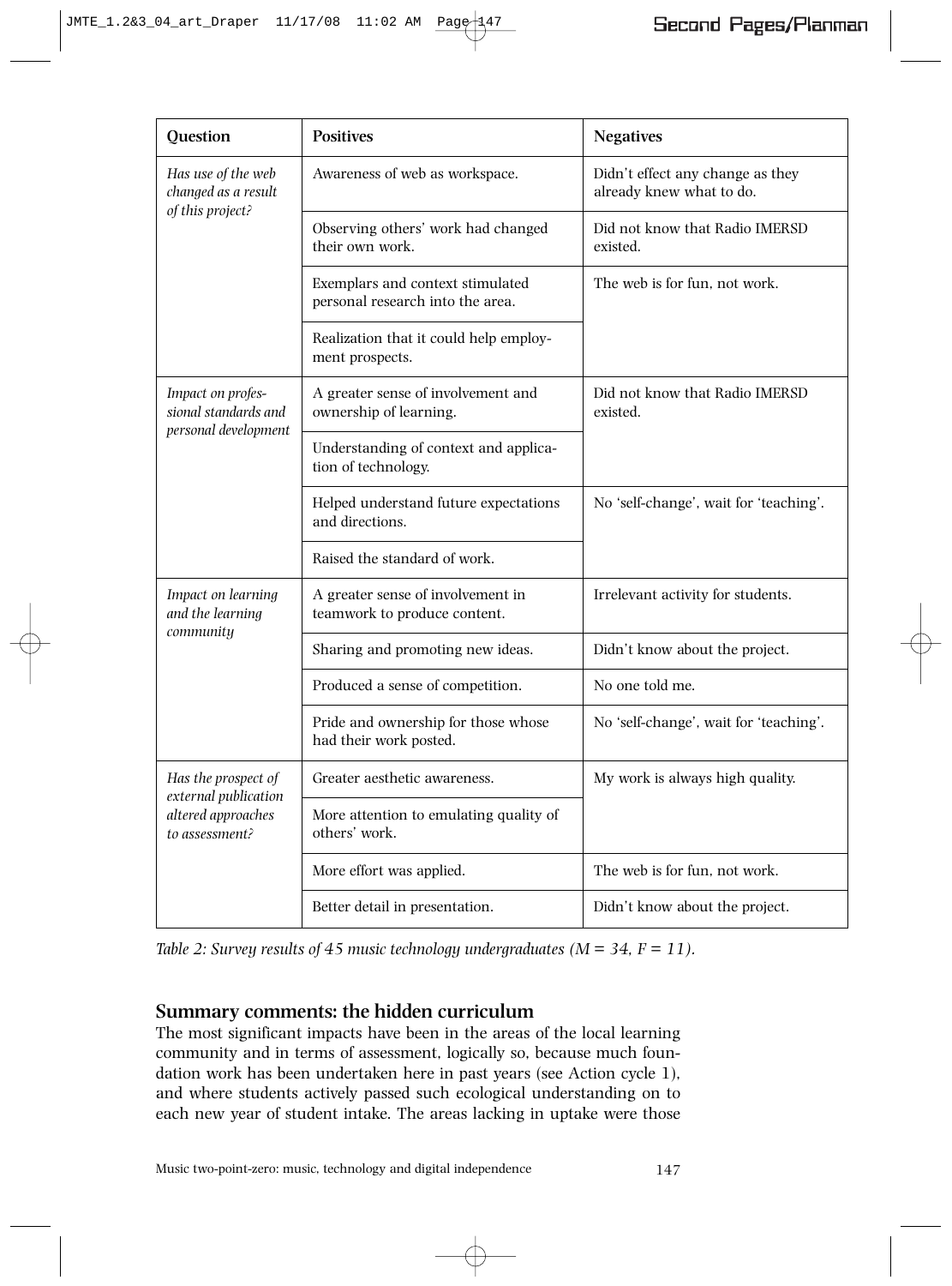where the art was placed in the external domain, or in as yet not-considered 'working' contexts. To reflect on Radio IMERSD as a one-year-old project, the results are encouraging, but clearly more work has to be done in terms of embedding this further in teaching approaches, alumni/industry participation, and in the development of specialized opportunities for students to engage in this new territory in meaningful ways.

The most striking aspect of the project was in relation to the enculturation and ownership that took place as a result of use of the MBD by students (see Table 1, MuTech Discussion Board). The MDB effectively functioned as a powerful 'hidden curriculum' (Jenkins *et al.* 2007) which not only maintained an evolving and transparent historical record of local knowledge, but provided a bridge across university time and space which reclaimed and promoted the development of important personal and professional competencies. The music technology department's most recent 2007 exit survey indicated that the majority of students believed that the MDB provided:

- promotion of collaboration and critical thought
- a tool for learning, research and discussion to support face-to-face projects and practices
- enhanced opportunities for self-reflection (and were often surprised at these outcomes)
- a new kind of academic support freedom vs. instruction
- raised confidence, due to community interactions
- immediate access to the community, to meet a lot of people in a short amount of time
- an essential off-campus access point to the university where peer networking and engagement is important – quite distinct from online materials such as texts or lectures.

The MBD has integrated metrics tools which have demonstrated, over six years of operation, that the most highly ranked and engaged discussion themes included:

- social networking and bonding
- technical hints, tips and information
- business, marketing and publication
- creativity and perspectives of the creative process
- qualitative judgements where there might be no 'right' answer.

Internet metrics provided unexpected outcomes: over a six-month trial in the second half of 2006, the IMERSD website took part in a web-tracking project using Google Analytics tools (2006). September 2006 attracted some 850,000 visitors, while individual institutions in remote countries continued to return in significant numbers to access selected materials (Braue 2006). In one case, an IP in Dublin downloaded a single work on some 700 occasions and overall, podcasting reach has substantially expanded via aggregation on external sites (Podcast Directory 2007). All of this continues to drive student engagement and commentary but, more centrally, has been of interest to other, non-music, academics and has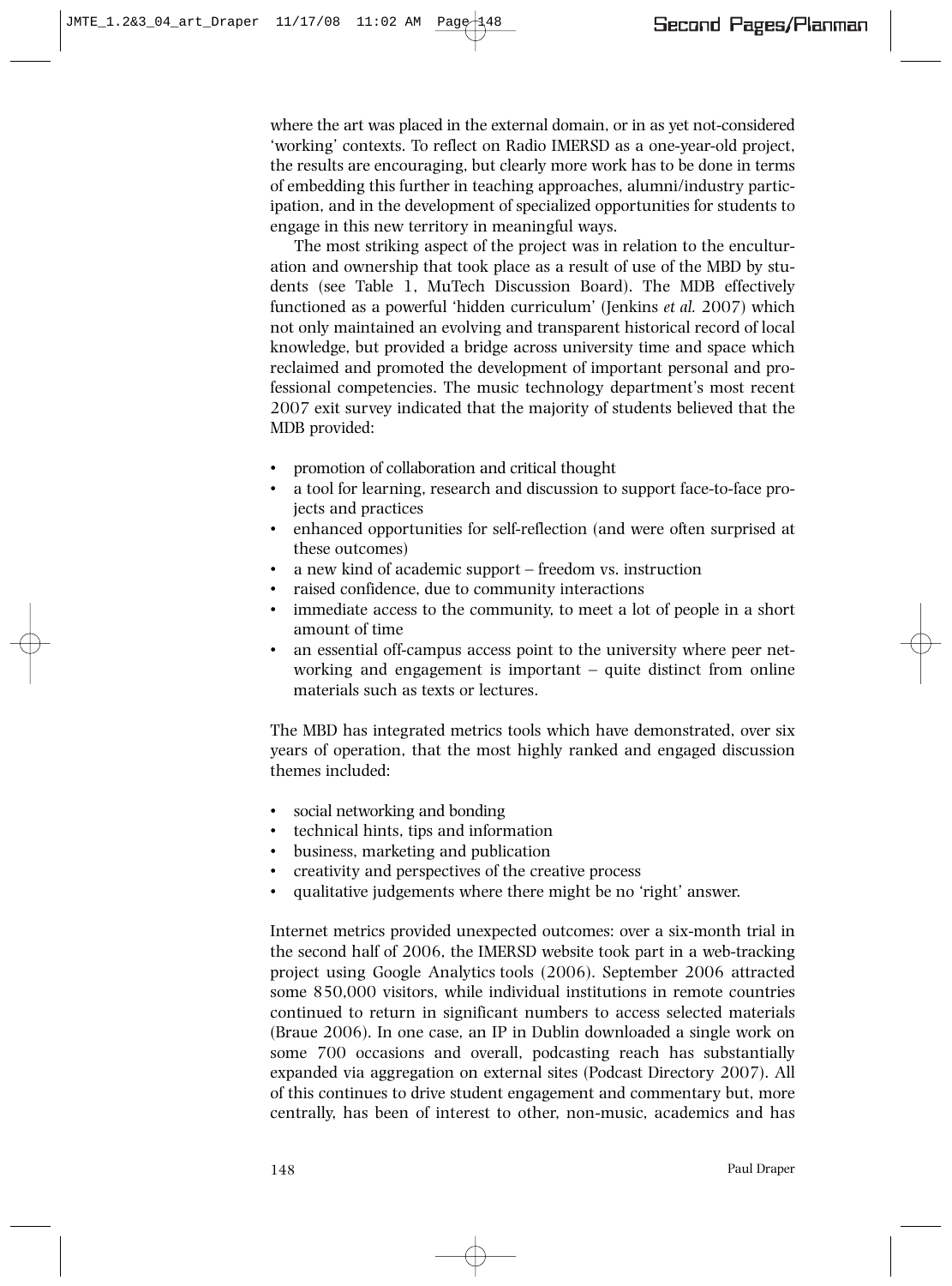generated plans for university e-research development. In music technology, this promises engaging research-led teaching in the future.

#### **Concluding remarks**

Somewhat cautiously, Gabriel Jacobs (2005) produced some wellargued research in a recent education technology journal, questioning the benefits of hypermedia and so-called 'discovery learning', in which she says, 'the aim of educating students such that they can transfer learning to unfamiliar problems and situations is not…achieved by giving them their reins before they have learned to walk safely. Hypermedia technology, for all its great potential…is a dangerous weapon in the hands of the inexpert' (Jacobs 2005: 7). University of Georgia's Tom Reeves adds:

Although there are many advocates of discovery-based environments for the learning of social studies, science, and even mathematics in schools, most of these people would probably prefer their brain surgeons to be trained via direct instruction.

(Reeves, 1995: 8)

It would be fair to say that conservatoria have indeed maintained a strong tradition of direct instruction. Craft and technique reign supreme, but what is under scrutiny here is the changed context and nature of contemporary music-making identified herein as 'music 2.0' – which surely is neither rocket science nor brain surgery. We also must be cognisant of the fact that conservatorium training is heavily impacted upon by an increasingly corporate-like 'one size fits all' higher education environment.

Clearly, music schools should rightly argue loudly and strongly to be places of higher learning – if you will, art for art's sake, not necessarily connected to commercial outcomes, but rather, to promote higher-order thinking, creativity and excellence in craft. Still, neither can educators afford to ignore the fact that many students desire vocational success – in this case to be able to work rewardingly as a professional musician/technologist. Australian university targets and funding flows are increasingly tied to metrics-based schema, graduate destination surveys and measurements of value-adding to society as defined by the federal government. If global 2.0 trends are significant indicators for consideration, then key drivers of authentic knowledge transfer will need to be further developed and enabled by creative arts faculties, in turn to be appropriated and adopted by the students themselves – not imposed from the top down, but evolved, maintained and valued from the inside out.

#### **Works cited**

Anderson, C. (2006), *The Long Tail: Why the Future of Business is Selling Less of More*, New York: Hyperion.

- APRA/AMCOS (2007), Australasian Performing Right Association and the Australasian Mechanical Copyright Owners' Society, www.amcos.com.au/general/ aboutUs.asp. Accessed 16 August 2007.
- Benkler, Y. (2006), *The Wealth of Networks: How Social Production Transforms Markets and Freedom*, New Haven and London: Yale University Press.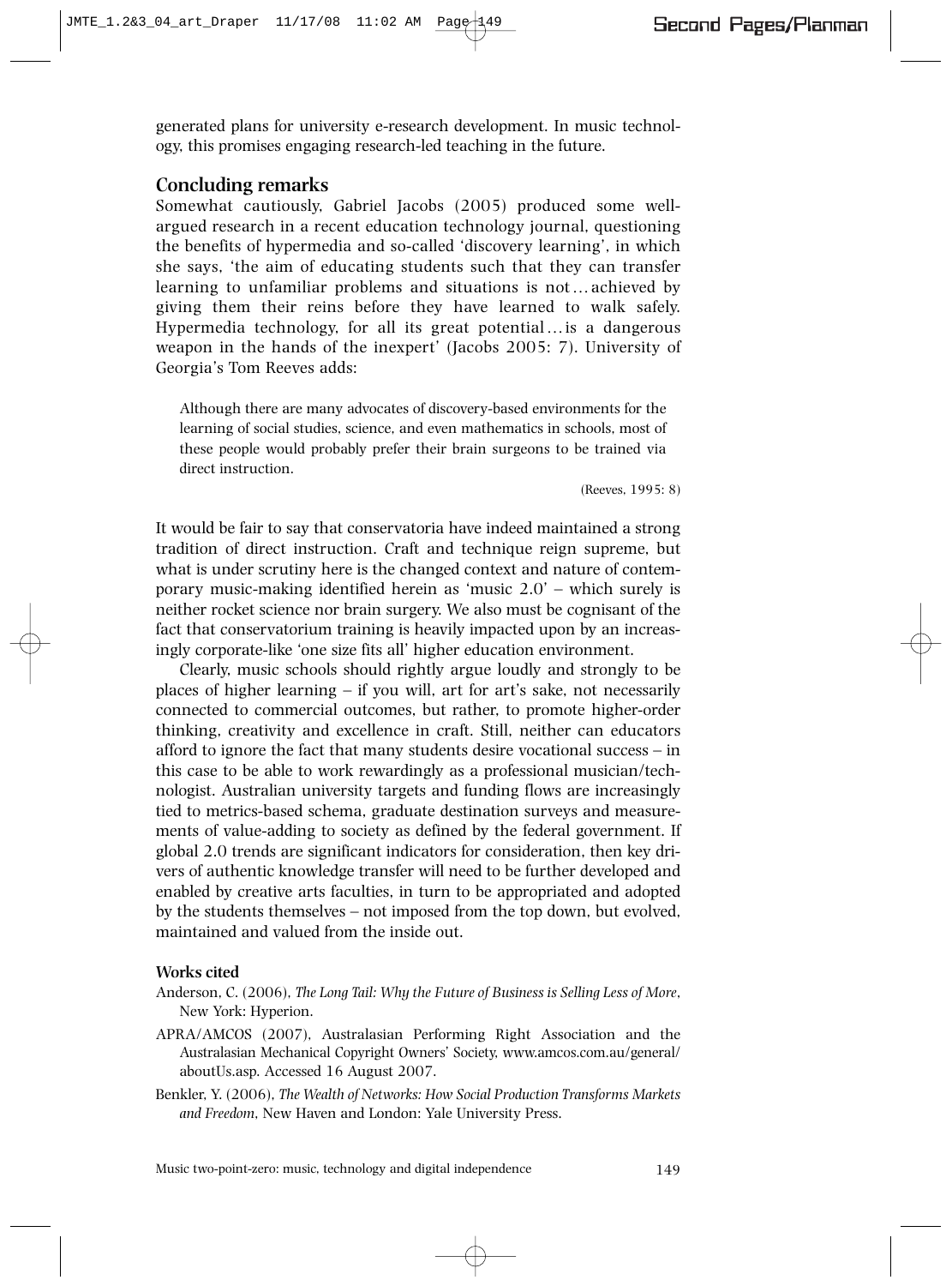- Bersin, J. (2004), *The Blended Learning Handbook: Best Practices, Proven Methodologies, and Lessons Learned*, San Francisco, CA: Pfeiffer Wiley.
- Braue, D. (2006), 'IMERSD podcasts @ Griffith University'. *Apple University Consortium Wheels for the Mind*, 16: 2, pp. 8–9, http://auc.uow.edu.au/Wheels+for+the+ Mind. Accessed 2 November 2007.
- Braun, S., Schmidt, A. and Walter, A. (2007), 'Ontology Maturing: A Collaborative Web 2.0 Approach to Ontology Engineering', in *Proceedings of the Workshop on Collaborative Construction of Structured Knowledge (CKC)* at the 16th International World Wide Web Conference, 8–12 May 2007, Banff, Canada.
- Bruner, J. S. (1959), 'Learning and Thinking', *Harvard Education*, 29, pp. 184–92.
- Carey, G., Draper, P., Lebler, D. and McWilliam, E. (2006), 'Learning and Unlearning: New Challenges for Teaching in Conservatoires', *Australian Journal of Music Education*, 1, pp. 25–31.
- CCau (Creative Commons Australia) (2006), 'The Australian Derivative Project of the Creative Commons Project in the USA', http://creativecommons.org.au. Accessed 20 August 2007.
- Draper, P. (1999), 'New Learning: The Challenge of Flexible Delivery in Higher Education', doctoral thesis, Australasian Digital Theses Program, NBD: 22751314, www29.griffith.edu.au/imersd/draper/edd. Accessed 20 October 2007.
- —— (2005), 'Encounters: Subdisciplinary Dynamics in Australian Music-making and Recording', paper presented at the *Art of Record Production Conference*, London, Royal Holloway College, 17–18 September.
- —— (2006), *Concert Stream: Project Week 2–5 May 2006*, project handbook and teaching materials, www29.griffith.edu.au/imersd/stream/concerts/projectweek\_ 040506. Accessed 20 October 2007.
- $-$  (2007), 'Students Doing the Driving: How Undergraduates Use ICT to Enhance Reflective Practice, Peer Review and Collaborative Learning', in refereed proceedings of *Music in Australian Tertiary Institutions – Issues for the 21st Century. Proceedings of the NACTMUS National Conference*, Brisbane 29 June–1 July 2007. Draper, P., Hall, M. and Wilson, J. (2006), 'Universities, Creativity and the Real World?', in refereed proceedings of *Speculation and Innovation Conference*, Brisbane, 30 March–1 April 2005.
- Draper, P. and Hitchcock, M. (2006), 'Work-integrated Learning in Music Technology: Lessons Learned in the Creative Industries', *Asia-Pacific Journal of Cooperative Education*, 7: 2, pp. 24–31.
- —— (forthcoming), 'The Hidden Music Curriculum: Utilising Blended Learning to Enable a Participatory Culture', paper to be presented at *The 28th International Society for Music Education (ISME) World Conference*, 20–25 July 2008, Bologna, Italy.
- Fitzgerald, R. (2007), 'National Art School Fighting a War of Independence', *The Australian, Opinion*, 27 November, p. 47.
- Flinders University (2006), *Teaching Strategies: Benefits of Work-integrated Learning*, Teaching and Learning @ Flinders, www.flinders.edu.au/teach/t4l/practicum/ benefits.php. Accessed 16 July 2007.
- Friedman, T. (2005), *The World is Flat: A Brief History of the 21st Century*, New York: Farrar, Straus & Giroux.
- Google Analytics (2006), An open resource dedicated to measuring and tracking web traffic through a nominated site, www.google.com/analytics. Accessed 15 September 2007.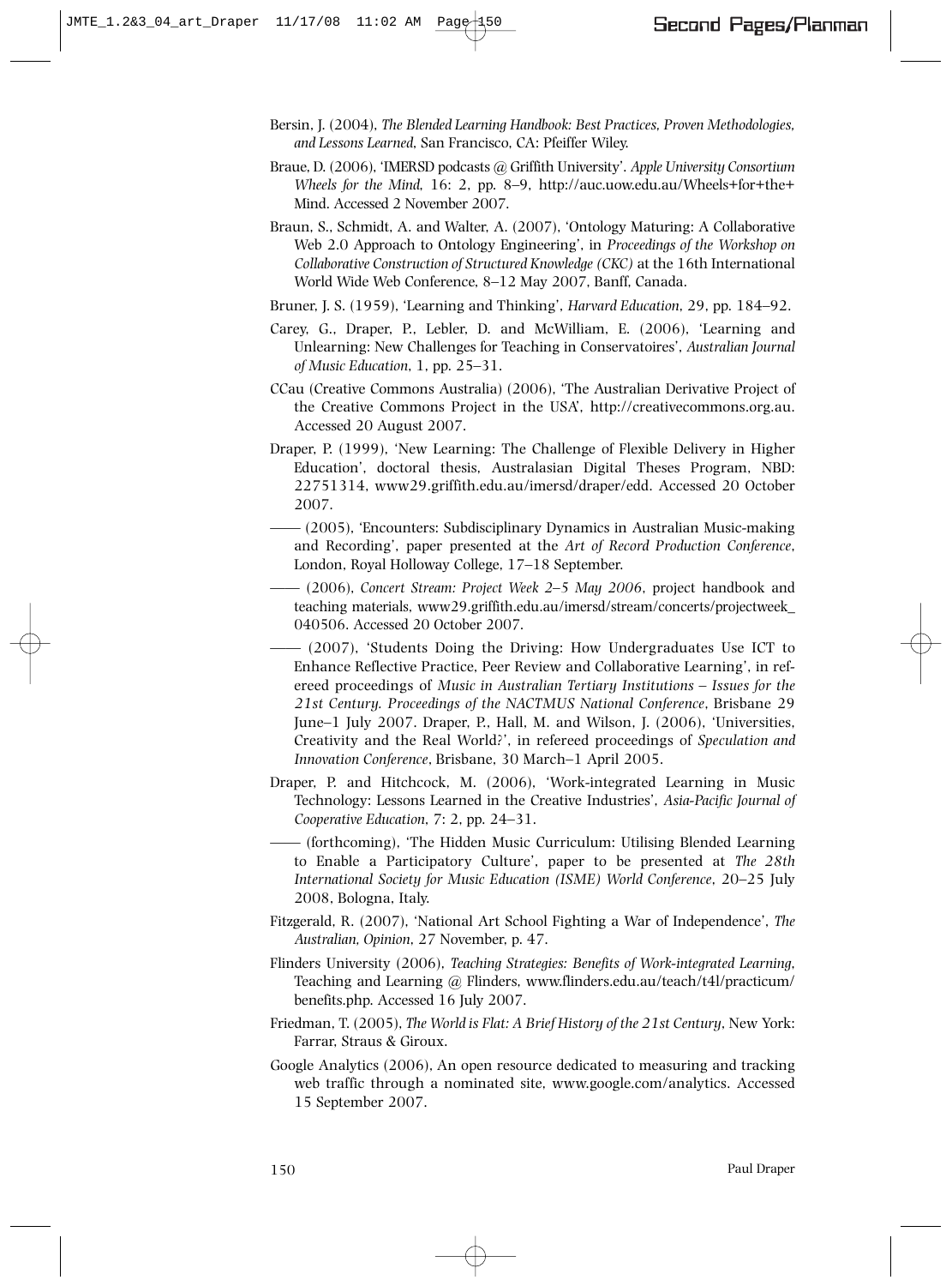- Grainger, S. (2001), 'Accessing Professional Artistry: The Importance of Cooperative Education and the Limitations of Classical Research', *Asia-Pacific Journal of Cooperative Education*, 2: 1, pp. 1–5.
- Griffith University (2006), *Music Copyright*, policy on the use of music and the terms of the tertiary music license agreement, www.griffith.edu.au/ins/copyright/ content\_music.html. Accessed 15 May 2007.
- Hartley, J. (ed.) (2005), *Creative Industries*, Oxford, UK: Blackwell Publishing.
- IMERSD (Intermedia, Music Education and Research Design) (2004), www.griffith. edu.au/imersd. Launched by the Queensland State Government, in 2004, IMERSD is a practice-based research unit of the Queensland Conservatorium Research Centre. Accessed 5 November 2007.
- iTunes Store Australia (2006), Podcasts/education, December 2006, www.apple. com/au/itunes/store. Accessed 22 December 2006.
- Jacobs, G. (2005), 'Hypermedia and Discovery Based Learning: What Value?', *Australasian Journal of Educational Technology*, 21: 3, pp. 355–66.
- Jenkins, H., Purushotma, R., Clinton, K., Weigel, M. and Robison, A. J. (2007), *Confronting the Challenges of Participatory Culture: Media Education for the 21st Century*, an occasional paper on digital media and learning. Chicago, IL: The MacArthur Foundation.
- Kemmis, S., and McTaggart, R. M. (eds). (1988), *The Action Research Planner* (3rd edn), Geelong: Deakin University Press.
- Knowledge@Wharton (2006), *From Confrontation to Experimentation: The Music Industry is Playing a New Tune*, http://wharton.universia.net/index.cfm?fa= viewArticle&id=210. Accessed 1 October 2007.
- Kolb, D. A. (1984), *Experiential Learning: Experience as the Source of Learning and Development*, Englewood Cliffs, NJ: Prentice-Hall.
- Lanham, R. A. (2006), *The Economics of Attention: Style and Substance in the Age of Information*, Chicago: The University of Chicago Press.
- Lessig, L. (2004), *Free Culture: How Big Media Uses Technology and the Law to Lock Down Culture and Control Creativity*, New York: Penguin Press.
- Lévy, P. (1999), *Collective Intelligence: Mankind's Emerging World in Cyberspace*, (R. Bononno, Trans.), Cambridge, MA: Perseus Books.
- NetRadio (2006), a component of Radio IMERSD which broadcasts a range of musical material on the Griffith University intranet, www29.griffith.edu.au/ radioimersd/content/view/31/35. Accessed 3 June 2007.
- O'Reilly, T. (2005), *What is Web 2.0: Design Patterns and Business Models for the next Generation of Software*, Sebastopol, CA: O'Reilly Media, www.oreilly.com/pub/a/ oreilly/tim/news/2005/09/30/what-is-web-20.html. Accessed 16 August 2007.
- Podcast directory.com (2007), a podcast aggregation site, www.podcastdirectory.com/ podcasts/17806. Accessed 5 November 2007.
- Radio IMERSD (2006), Podcasts and on-demand Internet audio streams of conservatorium concert recordings. Under copyright law, these broadcasts are accessible only to local university students and staff, www29.griffith.edu.au/radioimersd. Accessed 5 November 2007.
- Reding, V. (2006), 'The Disruptive Force of Web 2.0: How the New Generation will Define the Future', member of the European Commission responsible for Information Society and Media, Speech presented at the Youth Forum, ITU Telecom World Hong Kong, China, 3 December.
- Reeves, T. (2005). 'Evaluating What Really Matters in Computer-based Education'. Georgia: University of Georgia. http://www.medicine.mcgill.ca/ibroedu/